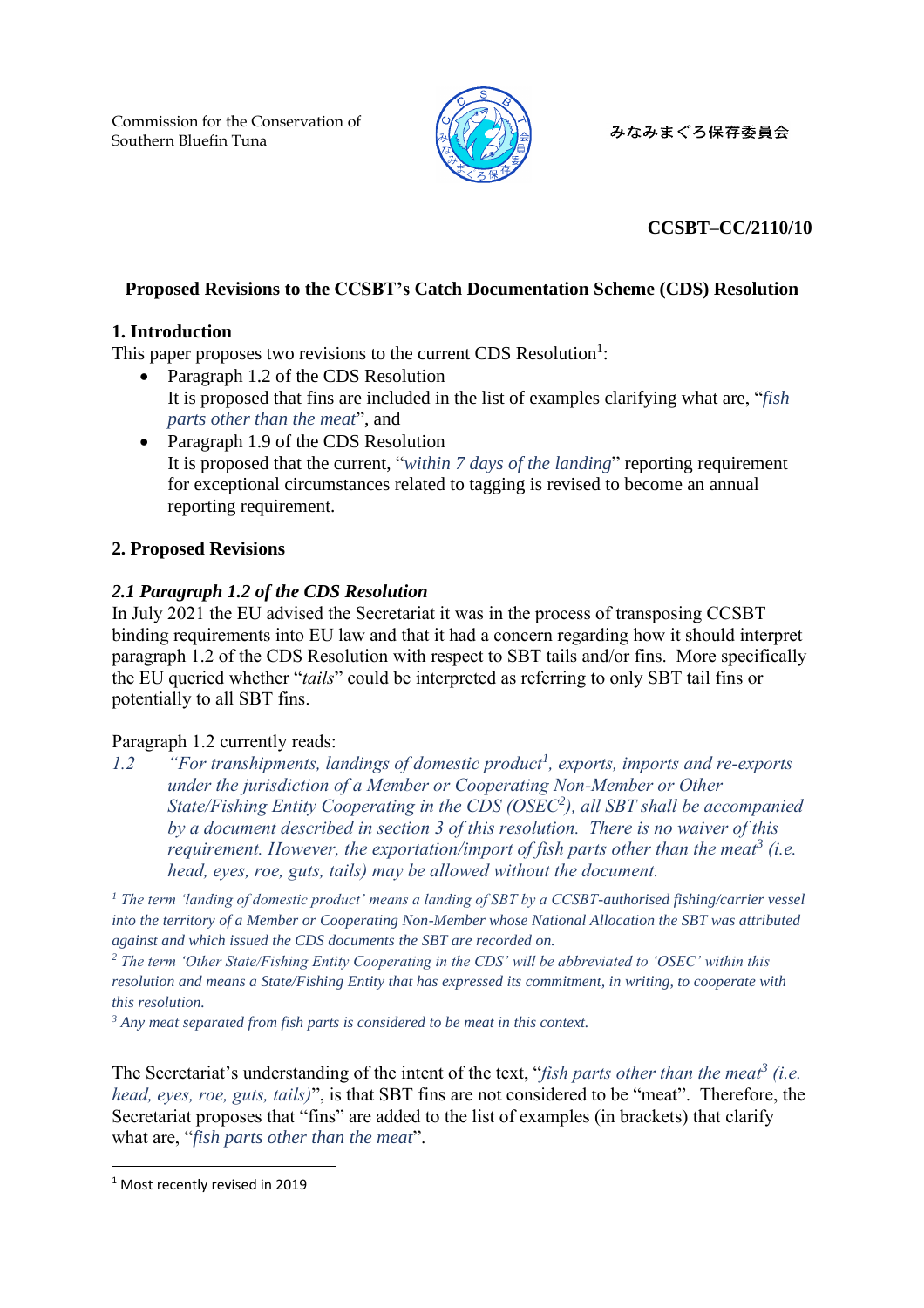Proposed revised text (tracked) for paragraph 1.2 is provided at **Attachment A** (Proposal 1) for CC16's consideration.

## *2.2 Paragraph 1.9 of the CDS Resolution*

Following a discussion at the Fifteenth Meeting of the Compliance Committee (CC15), CC15 tasked the Secretariat with, "*preparing a possible revision of the CDS Resolution to extend the timeframe for reporting exceptional circumstances related to attachment of tags from seven days to an annual reporting requirement."<sup>2</sup>*

This task was further clarified in CC15's Workplan<sup>3</sup> which directed that the Secretariat: *"Develop a proposal for a possible modification of the CDS Resolution (paragraph 1.9) to change the 7-day notification requirement to report annually in CC/EC National reports."*

Proposed revised text (tracked) for paragraph 1.9 is provided at **Attachment A** (Proposal 2) for CC16's consideration.

### **3. Summary**

It is recommended that CC16:

• Consider and decide whether to recommend making the two proposed revisions to CCSBT's CDS Resolution.

### **Prepared by the Secretariat**

<sup>2</sup> Paragraph 81 of CC15's Meeting Report

<sup>3</sup> Paragraph 132 of CC15's Meeting Report